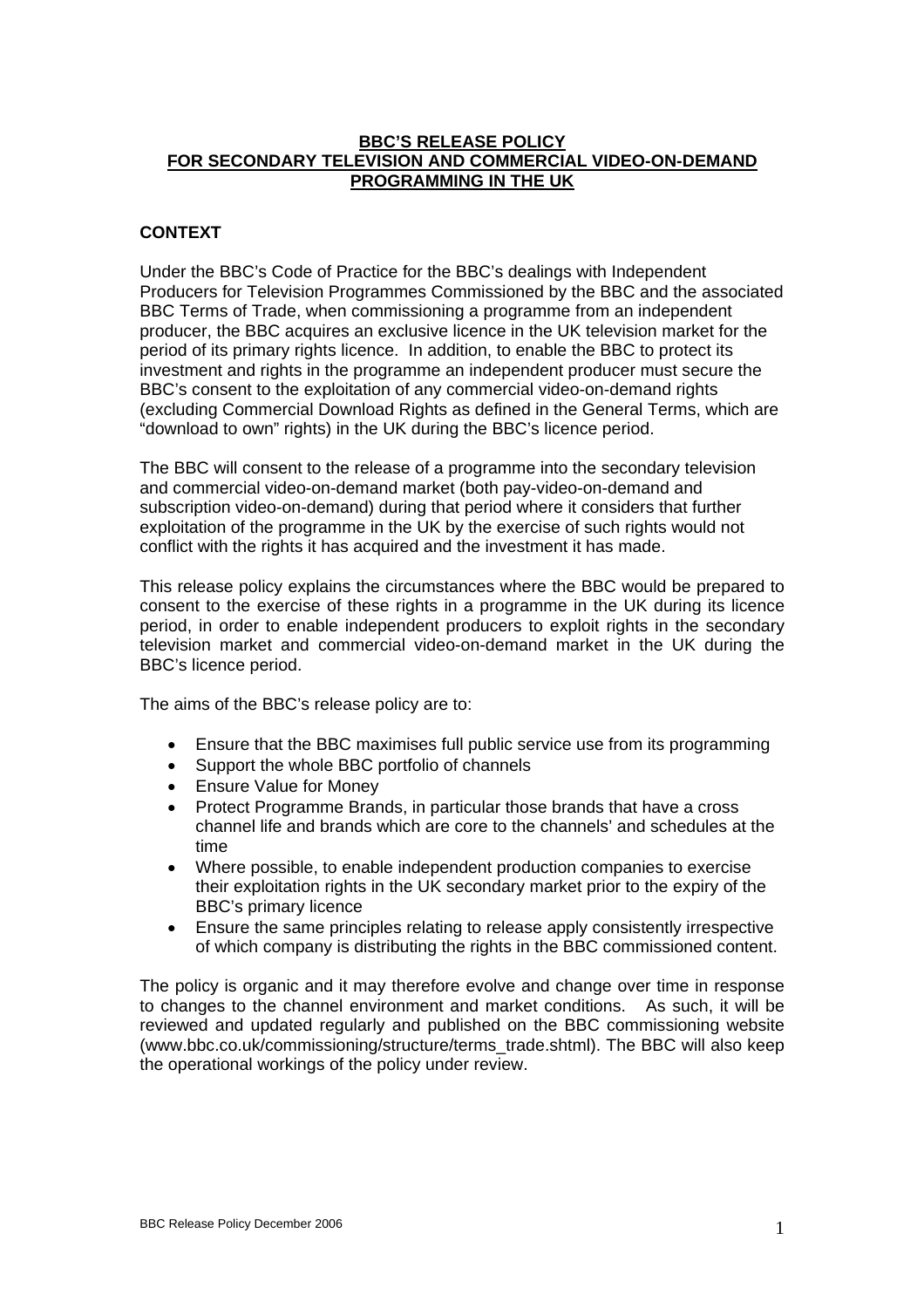# **BBC's Release Policy in the UK Secondary Television and Commercial Videoon-Demand Market (pay VOD and subscription VOD)**

# **1. Windowing Policy - Introduction**

Where the rights holder in a programme made for the BBC (whether by an independent producer or an in house production department) is interested in exploiting the secondary UK television or commercial video-on-demand rights in their programme, in order to protect the BBC's rights and investment in the programme, the following standard policy will apply to the majority of such programmes which will be implemented in the manner outlined in section 3 below.

The standard policy may vary in certain circumstances such as:

- (a) For a very small number of channel defining non-returning programmes (which will be identified as such ahead of first BBC transmission) where the BBC wants to retain its exclusivity for a period longer the standard windows as set out below.
- (b) Where a programme features an artiste or presenter with whom the BBC has an exclusive arrangement or is part of an exclusive rights deal between the BBC and a third party, particular considerations may apply to the release of any programming in the UK to safeguard the BBC's investment. Please contact the relevant business head to discuss any particular conditions of release in these circumstances.
- (c) Where a programme cannot be rebroadcast, for example due to complaints or the sensitivity of the subject matter.
- (d) Where the BBC does not own the rights to the underlying rights in the programming in the UK secondary market (eg sports programming).
- (e) Where the BBC is the rights holder in the programme and does not wish to exploit the programme commercially.

# **2. The BBC's Exclusive Windows**

The Code of Practice gives the BBC the right to an exclusive 5 year licence in the UK television market, with an option to renew for a further 2 years.

The length of the BBC's initial window of exclusive UK broadcasting is set out below by channel and genre: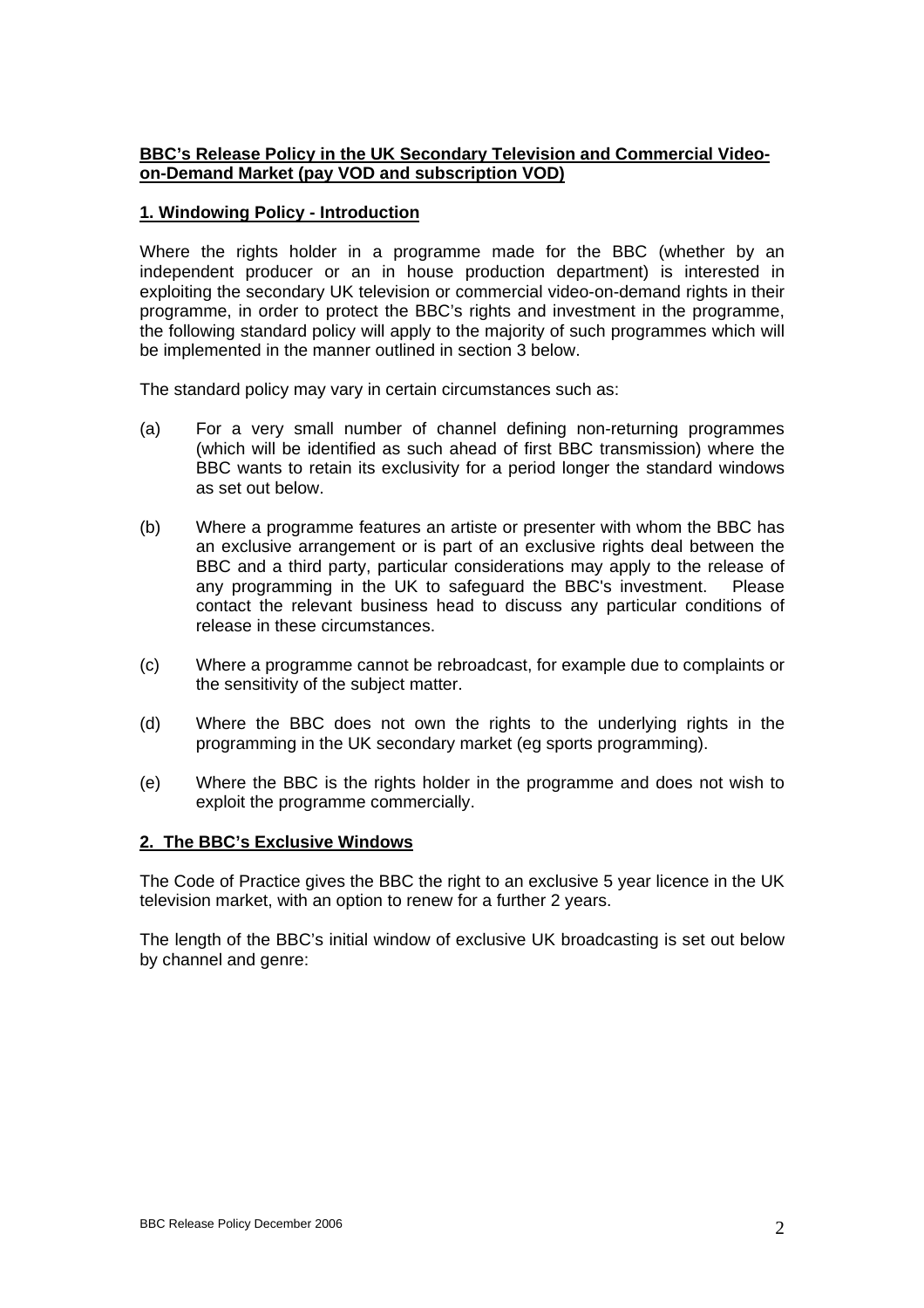(a) For those non-returning programmes that do not fall within paragraph 1(a) above:

| Programming<br><b>Type</b> | <b>EXCLUSIVE WINDOWING PERIOD</b> |                                   |  |
|----------------------------|-----------------------------------|-----------------------------------|--|
|                            | <b>BBC ONE</b>                    | <b>BBC THREE &amp; FOUR inc</b>   |  |
|                            | & TWO                             | <b>Co-Commissioned Programmes</b> |  |
|                            |                                   |                                   |  |
| <b>Comedy</b>              | 6 months                          | 2 yrs                             |  |
| <b>Drama</b>               | 6 months                          | 18 months                         |  |
| <b>Entertainment</b>       | 6 months                          | 1 yr                              |  |
| Leisure/lifestyle          | 6 months                          | 1 yr                              |  |
| <b>Specialist/Arts</b>     | 6 months                          | 2 yrs                             |  |
| <b>General Factual</b>     | 6 months                          | 18 months                         |  |
| <b>Children's</b>          | 5 years                           | 5 yrs                             |  |

For the avoidance of doubt, where the programme is a series, these windows are calculated from first BBC transmission of the last episode of the series.

After the exclusive windowing period set out above, the programme may be released in accordance with this Policy.

- (b) For returning series:
	- (1) The standard release policy for a returning series will be to allow release of a first series after transmission of the last episode of the third series of that programme on BBC channels and continuing alike for further series i.e. series 1 will not be sold into the UK secondary television or commercial VOD market until after series 3 has finished transmitting on the relevant BBC channel; series 2 will not be sold before series 4 has finished transmitting, and so on. Upon eventual decommission of a returning series, all series may be released into the UK market after expiry of the relevant standard window of the last series (as set out in the table above).
	- (2) In the case of the first series of a possible returning series the independent production company may apply for consent to release the holdback to the secondary market upon the earlier of (i) decommission of the programme or (ii) the end of the relevant standard holdback window. Where the programme has been re-commissioned within these time frames the principles in (1) above will apply and the first series may be released into the market when series 3 has finished transmitting on the relevant BBC channel etc. NB If the recommissioning decision has not been made within this standard relevant holdback window, the BBC's right to re-commission the programme in accordance with the terms of the production agreement nevertheless continues to apply.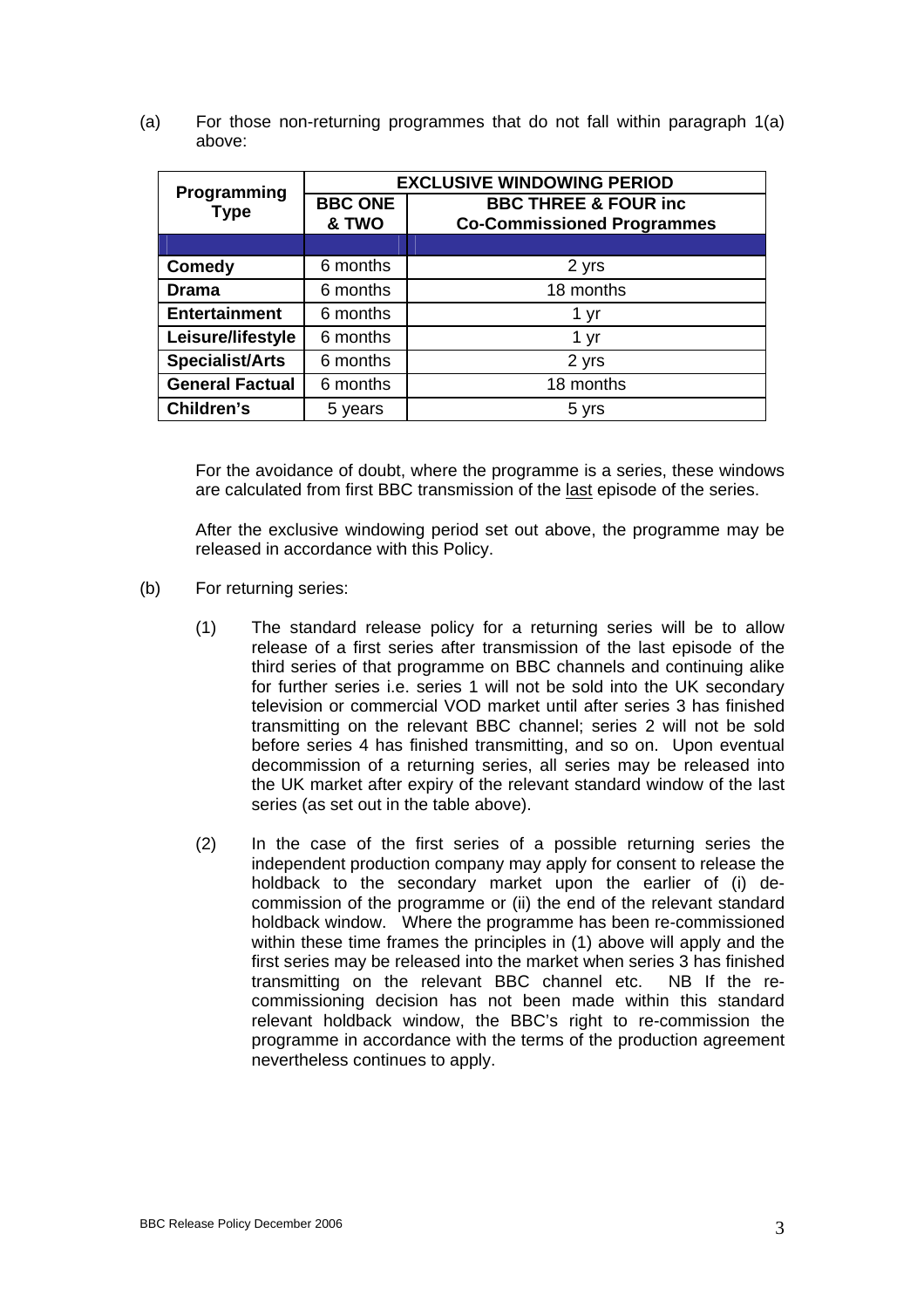# **3. Operation of the Release**

Upon first transmission of the programme by the BBC, the relevant rights holder in the programme may request the BBC's consent to the release of holdback, and such request will be considered by the BBC in accordance with the above principles.

Any request must be made to the BBC\* in writing and must set out the following information:

- The proposed licensee
- The proposed start date of the licence; proposed licence period; and proposed number transmission days
- The date of the first BBC transmission of the final episode of the programme
- The relevant Holdback window
- The proposed scheduling by the secondary channel (if known)

Consent will be given in accordance with the terms in 2 above unless the programme falls within the circumstances described in any of 1(a) to (e) above.

- N.B. The consent which is granted by the BBC must be obtained in writing (and to this end the BBC commits to give that consent in writing) and, if given, will be subject to compliance by the independent producer with:
	- (a) the warranties given to the BBC under the terms of its production agreement in relation to the exercise of such rights (copy attached hereto at Appendix 1 for ease of reference),
	- (b) due and proper accounting to the BBC of the enhanced net revenue share as provided for under the terms of the relevant production agreement in relation to such exploitation; and
	- (c) the BBC's requirements set out in its written consent in respect of:
		- 1. Its right to approve any scheduling of the programme on the secondary television channel; and
		- 2. Its rights to approve any promotion and/or marketing of the programme.

(as referred to in the relevant warranties contained in the programme production agreement and annexed hereto as Appendix 1).

\* The relevant BBC contact for these purposes is as follows:

- For programmes distributed by BBC Worldwide: The BBC Planning and Portfolio Manager
- For all other programmes, to the BBC Business Affairs Manager who dealt with the commission of the programme

Acceptable licence terms to be granted to a licensee upon written confirmation of BBC consent are as follows: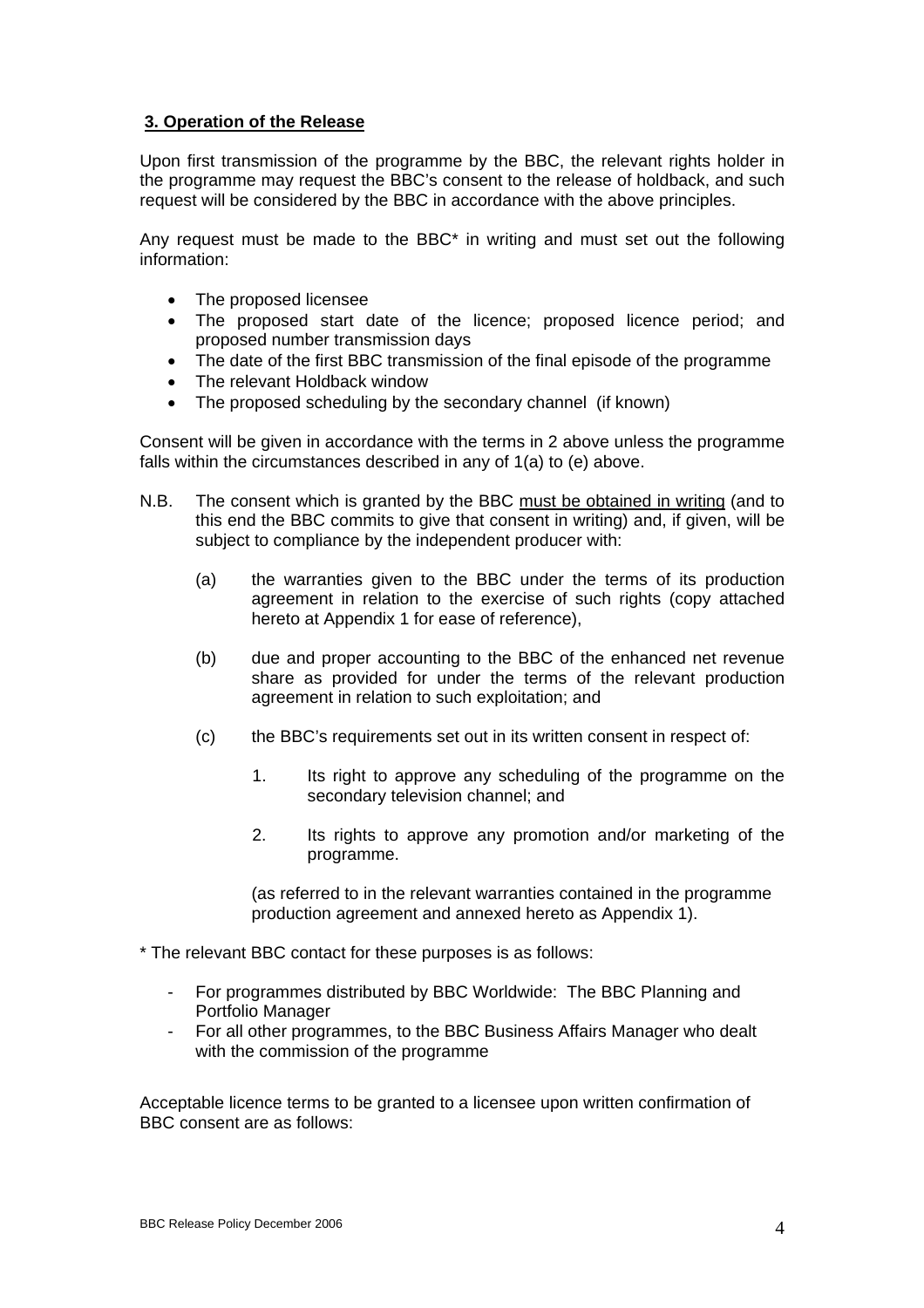- 1. UK secondary television market:
	- Licence period:

The BBC would expect the licence period to be tailored according to the number of episodes of a programme being licensed, to be typically as follows:

| 1 episode:      | 12-18 months |
|-----------------|--------------|
| 2-14 episodes:  | 2 years      |
| 15-50 episodes: | 3 years      |
| >50 episodes:   | 4 years      |

• Number of Transmissions Days:

| Factual programmes:                 | Maximum of 9 Transmission Days |
|-------------------------------------|--------------------------------|
| Entertainment and Drama programmes: | Maximum of 6 Transmission Days |

where a Transmission Day is 4 transmissions per 24 hours, including genuine time shift channels (where the programme is transmitted less than 6 hrs after first TX). So for example, a transmission on Channel and Channel+1 would use 1 Transmission Day and 2 transmissions\*. Transmission on a multiplex channel (i.e. different channel owned by the same broadcaster) would be 2 Transmission Days.

2. Commercial VOD market:

In granting commercial video-on-demand rights to licensees, the BBC would expect any individual licence to be between 6-12 months. Licences should not be granted for over 12 months. It is accepted that licences can be granted to more than one VOD operator at a time, however, the BBC expects in any period of 18 (eighteen) months there will be at least a period of 6 (six) months when the content will not be available via these commercial VOD platforms and independent producers are expected to manage their licensing arrangements accordingly. The BBC recognises that this is a new market and we will have to keep these arrangements under review.

The BBC will treat all requests under this policy fairly and will work in a timely fashion to assist the rights holder in the programme in maximising potential commercial opportunities.

<sup>\*</sup>For a trial period of 6 months from 1st January 2011, for factual programmes only, on any consents granted, a Transmission Day shall mean up to 4 transmissions per 24 hours on the Channel and 4 transmissions per 24 hours on its genuine Channel+1 service.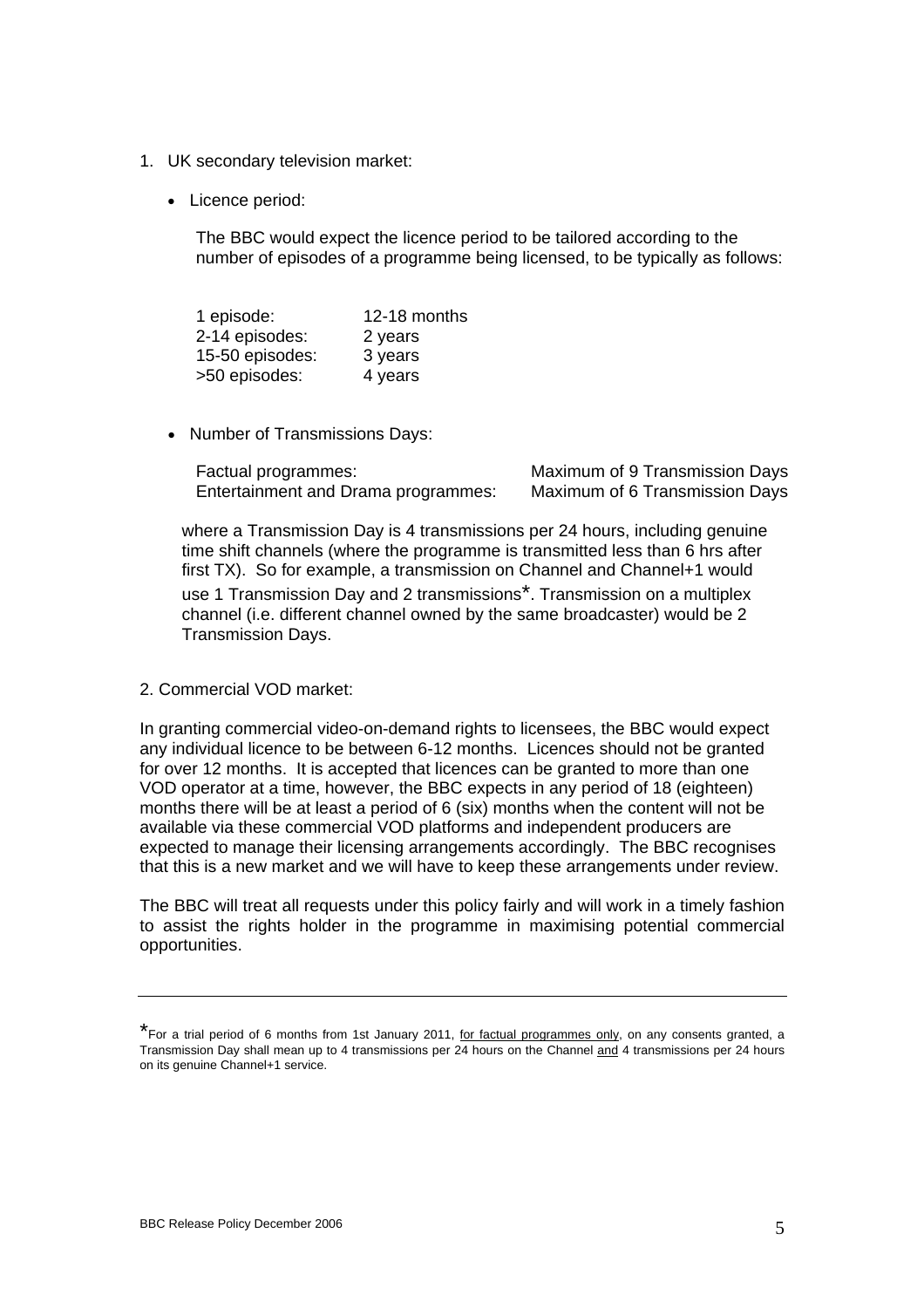# **4. Release Before the Expiry of the Standard Windows:**

- 4.1 The BBC may be prepared to release a returning series earlier than the period identified in paragraph 2(b) above in certain circumstances. Returning series which are eligible for early release (and the exclusive window which will apply to the programme in that instance) will be identified ahead of first transmission at a quarterly scheduling meeting, chaired by the Director of BBC Vision, and notified to the relevant rights holder. Early release is at the absolute discretion of the BBC but will be considered where the BBC determines that release would not undermine the longevity of the programme brand or inhibit the BBC from maximising its public service value in the programme. There are certain programme types where returning series are more likely to be considered for earlier release than others, such as topical programmes; chat shows; daytime factual series; and long-running series. Where a returning series has already had a different precedent of release applied to 2 or more preceding series, the BBC will continue to apply the same release approach save in exceptional circumstances.
- 4.2 Exceptionally, the BBC may be prepared to release one-off programmes or series before the standard windows have expired – at the BBC's absolute discretion. Earlier release to any broadcaster/channel which satisfies necessary conditions of release may be permitted in the following circumstances:
	- (a) where the BBC considers that full public service use has been made of the programme in question;
	- (b) where the channel to which it is proposed the programme is licensed has charitable objects;
	- (c) where the channel to which it is proposed the programme is licensed has objects commensurate with BBC's educational public service remit.
- 4.3 In the event that the BBC is prepared to consider releasing programming earlier than is set out in the standard windowing policy as referred to in paragraphs 4.1 and 4.2 above, the BBC and the relevant rights holder shall conduct a commercial negotiation in relation to the share of net revenue payable to the BBC in return for an earlier release of such rights. Such share of net revenue would only apply to any sales where the licence period relating to the sale(s) commences during the period of the early release, thereafter the standard share in respect of the release of programming in accordance with this policy would apply.

#### **5. Review of the policy**

The BBC will regularly review and update this policy over time in response to changes to the channel environment and market conditions.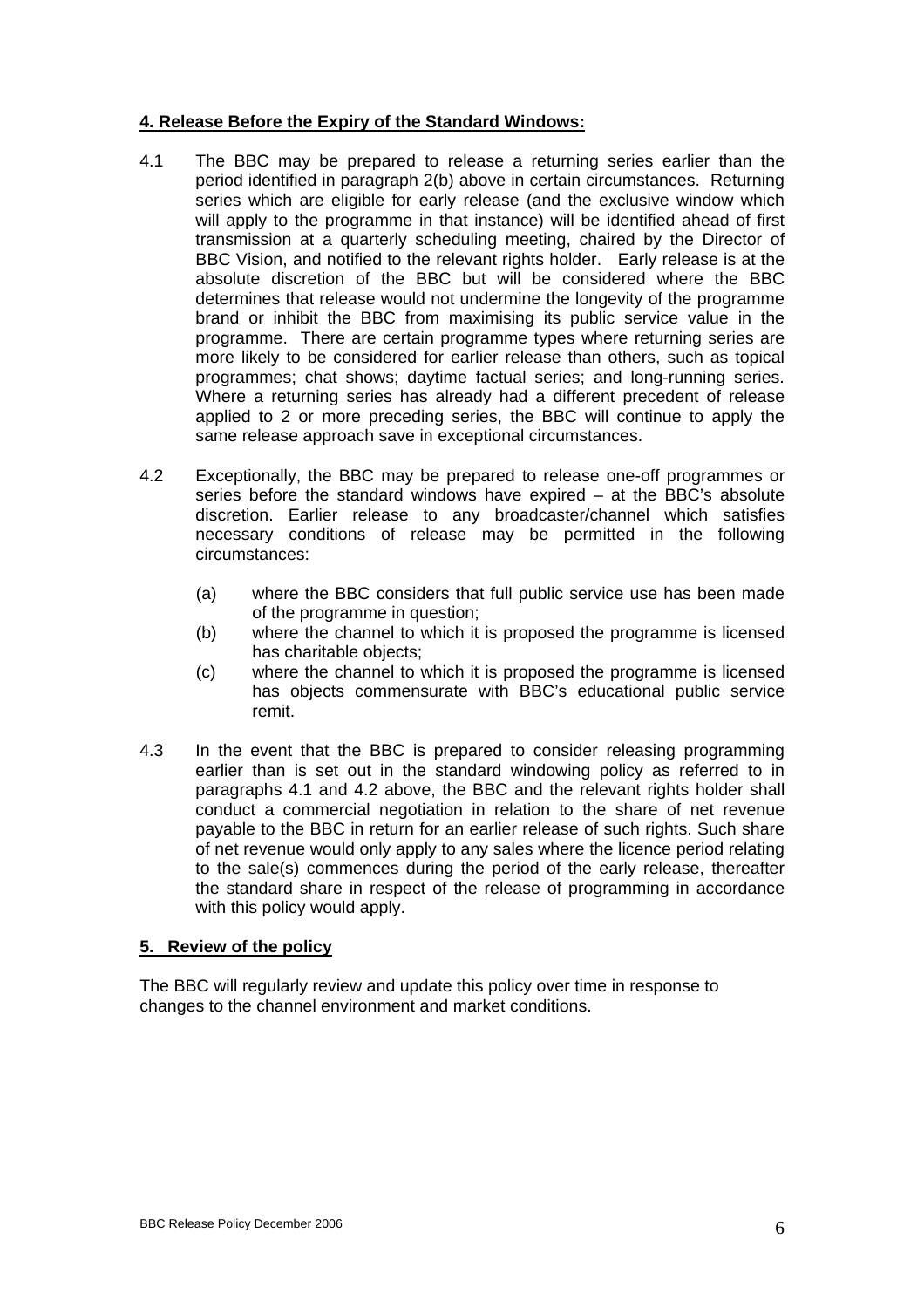### **APPENDIX 1**

## **Warranties given to the BBC under the terms of the programme production agreement:**

In the event that the BBC in its absolute discretion grants its prior written consent pursuant to General Term 12.8.2 and/or General Term 16.2.3, the Producer agrees that such consent is given on the basis that the Producer hereby warrants and undertakes to the BBC that:

- (i) it shall comply with any scheduling and/or marketing approvals required by the BBC as a condition of granting its consent and set out in the written consent;
- (ii) it shall not grant any rights in relation to the number of Transmission Days (for linear broadcast) and/or applicable licence period (for both linear broadcast and commercial on-demand offerings) in excess of the standard levels set out in the BBC's Release Policy as published at the date that the request for the relevant consent is made;
- (iii) it shall not grant any rights to any other Public Service Broadcaster (whether in relation to their main or subsidiary services) where a Public Service Broadcaster is ITV, Channel 4, Channel FIVE and/or S4C;
- (iv) any proposed licensee or its services shall be either regulated by Ofcom or warrants to fully adhere to the Ofcom Broadcast Code and associated guidelines (including any watershed policies) in respect of, for the avoidance of doubt, both linear broadcast and commercial video-ondemand offerings;
- (v) the association of the Programme with the proposed licensee shall not infringe any BBC Guidelines as published at the date of the request for consent, or otherwise damage the reputation of the Programme or Programme brand or the BBC;
- (vi) the proposed licensee has not in the past breached the conditions attached to any similar licence of rights from the Producer;
- (vii) in exercising any television rights in the Programme in the UK during the Licence Period the Producer shall procure (i.e. include an appropriate provision in its contract with the Secondary Channel/licensee, hereinafter "Procure") that any proposed transmissions of the Programme by the proposed licensee shall be approved in advance in writing by the BBC, i.e. the Producer will Procure an obligation on the licensee to obtain approval of the transmission pattern it is proposing from a named BBC scheduling contact, giving them *at least* 5 (five) working days' notice;
- (viii) it shall Procure that no off-air marketing or publicity materials used by the Producer or licensee shall refer to any on-air programme sponsor;
- (ix) either it or the licensee shall be fully responsible for clearing all associated underlying rights (including music) to enable the licensee to freely exercise the rights granted to it by the Producer;
- (x) if the Programme is a consumer or business programme, there shall be no sponsorship of the Programme itself in the exercise of such rights;